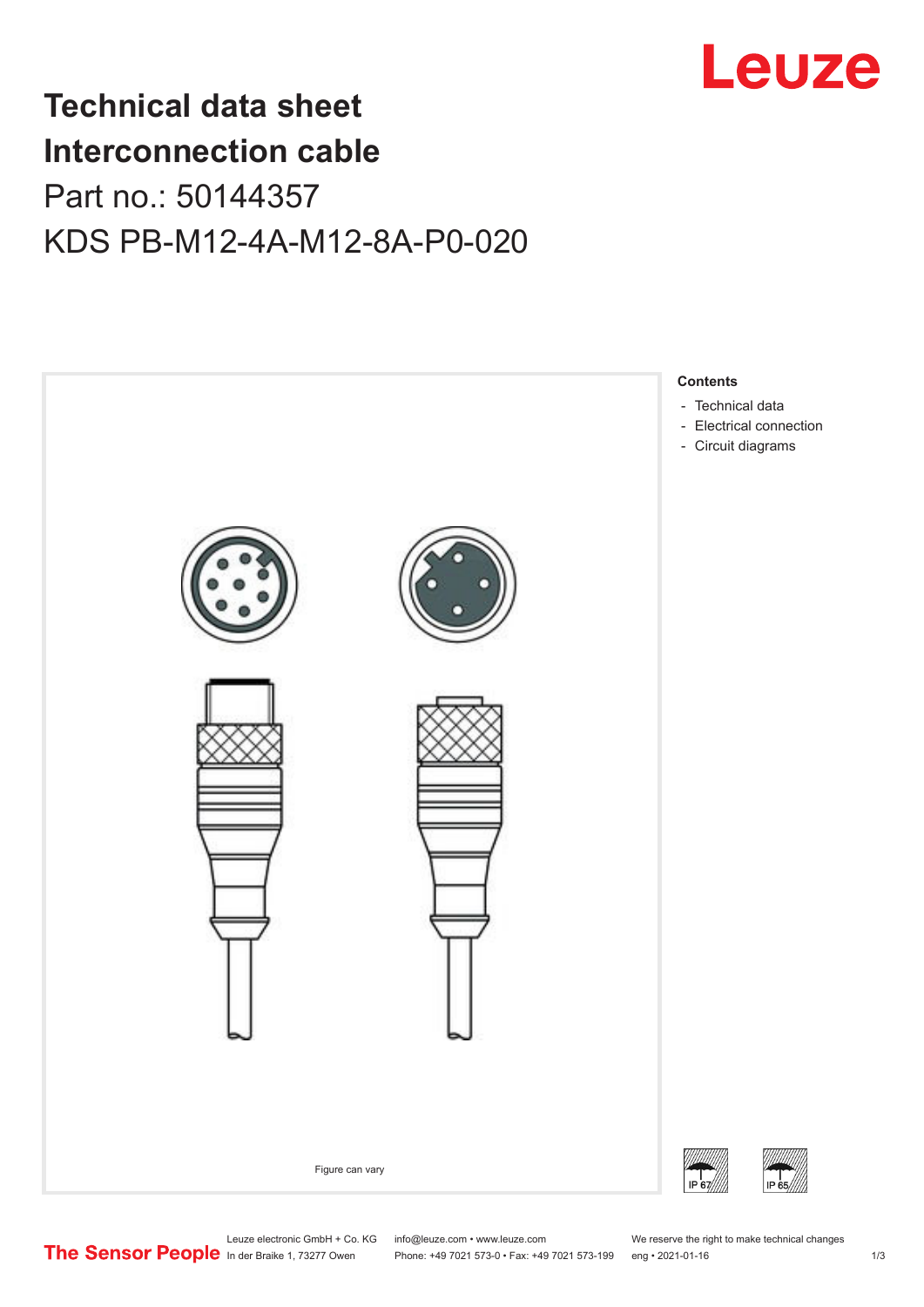## <span id="page-1-0"></span>**Technical data**

# Leuze

#### **Basic data**

**Suitable for interface** PROFIBUS DP

#### **Electrical data**

**Performance data Operating voltage** Max. 30 V AC/DC **Rated operating current** 2,000 mA

#### **Connection**

| <b>Connection 1</b>               |                                                                                                                                                                                                               |
|-----------------------------------|---------------------------------------------------------------------------------------------------------------------------------------------------------------------------------------------------------------|
| <b>Type of connection</b>         | Connector                                                                                                                                                                                                     |
| <b>Thread size</b>                | M12                                                                                                                                                                                                           |
| <b>Type</b>                       | Male                                                                                                                                                                                                          |
| Handle body material              | <b>PUR</b>                                                                                                                                                                                                    |
| No. of pins                       | 8-pin                                                                                                                                                                                                         |
| Encoding                          | A-coded                                                                                                                                                                                                       |
| Version                           | Axial                                                                                                                                                                                                         |
| Lock                              | Screw fitting, nickel-plated diecast zinc,<br>recommended torque 0.6 Nm, self-<br>locking                                                                                                                     |
| <b>Connection 2</b>               |                                                                                                                                                                                                               |
| <b>Type of connection</b>         | Connector                                                                                                                                                                                                     |
| <b>Thread size</b>                | M12                                                                                                                                                                                                           |
| <b>Type</b>                       | Female                                                                                                                                                                                                        |
| Handle body material              | <b>PUR</b>                                                                                                                                                                                                    |
| No. of pins                       | 4-pin                                                                                                                                                                                                         |
| Encoding                          | B-coded                                                                                                                                                                                                       |
| Version                           | Axial                                                                                                                                                                                                         |
| Lock                              | Screw fitting, nickel-plated diecast zinc,<br>recommended torque 0.6 Nm, self-<br>locking                                                                                                                     |
| <b>Cable properties</b>           |                                                                                                                                                                                                               |
| <b>Number of conductors</b>       | 4 Piece(s)                                                                                                                                                                                                    |
| Wire cross section                | $0.25$ mm <sup>2</sup>                                                                                                                                                                                        |
| <b>AWG</b>                        | 19                                                                                                                                                                                                            |
| Sheathing color                   | Gray                                                                                                                                                                                                          |
| <b>Shielded</b>                   | Yes                                                                                                                                                                                                           |
| Silicone-free                     | Yes                                                                                                                                                                                                           |
| Cable design                      | Interconnection cable                                                                                                                                                                                         |
| Cable diameter (external)         | $7.7$ mm                                                                                                                                                                                                      |
| <b>Cable length</b>               | 2.000 mm                                                                                                                                                                                                      |
| <b>Sheathing material</b>         | <b>PUR</b>                                                                                                                                                                                                    |
| <b>Wire insulation</b>            | PP                                                                                                                                                                                                            |
| Suitability for drag chains       | Yes                                                                                                                                                                                                           |
| Properties of the outer sheathing | Free of CFC, cadmium, silicone, halogen<br>and lead, matt, low-adhesion, abrasion-<br>resistant, easily machine-processable                                                                                   |
| Resistance of the outer sheathing | Hydrolysis and microbe resistant, good<br>oil, gasoline and chemical resistance in<br>accordance with VDE 0472 part 803 test<br>B, flame retardant in accordance with UL<br>1581 VW1 / CSA FT1 / IEC 60332-1, |

IEC 60332-2-2

#### **Mechanical data**

| <b>Width across flats</b>                                         | $13 \text{ mm}$          |
|-------------------------------------------------------------------|--------------------------|
| <b>Bending cycles</b>                                             | 5,000,000 Piece(s)       |
| Bending radius, flexible laying, min.                             | Min. 12 x cable diameter |
| Bending radius, stationary laying, min. Min. 7.5 x cable diameter |                          |
| <b>Environmental data</b>                                         |                          |
| Ambient temperature, operation,<br>flexible use                   | $-590 °C$                |
| Ambient temperature, operation,<br>stationary use                 | $-40$ 90 °C              |
| <b>Certifications</b>                                             |                          |
| Degree of protection                                              | IP 65                    |
|                                                                   | <b>IP 66K</b>            |
|                                                                   |                          |
|                                                                   | IP 67                    |
| <b>Classification</b>                                             |                          |
| <b>Customs tariff number</b>                                      | 85444290                 |
| eCl@ss 5.1.4                                                      | 27279201                 |
| eCl@ss 8.0                                                        | 27279218                 |
| eCl@ss 9.0                                                        | 27060311                 |
| eCl@ss 10.0                                                       | 27060311                 |
| eCl@ss 11.0                                                       | 27060311                 |
| <b>ETIM 5.0</b>                                                   | EC001855                 |
| <b>ETIM 6.0</b>                                                   | EC001855                 |